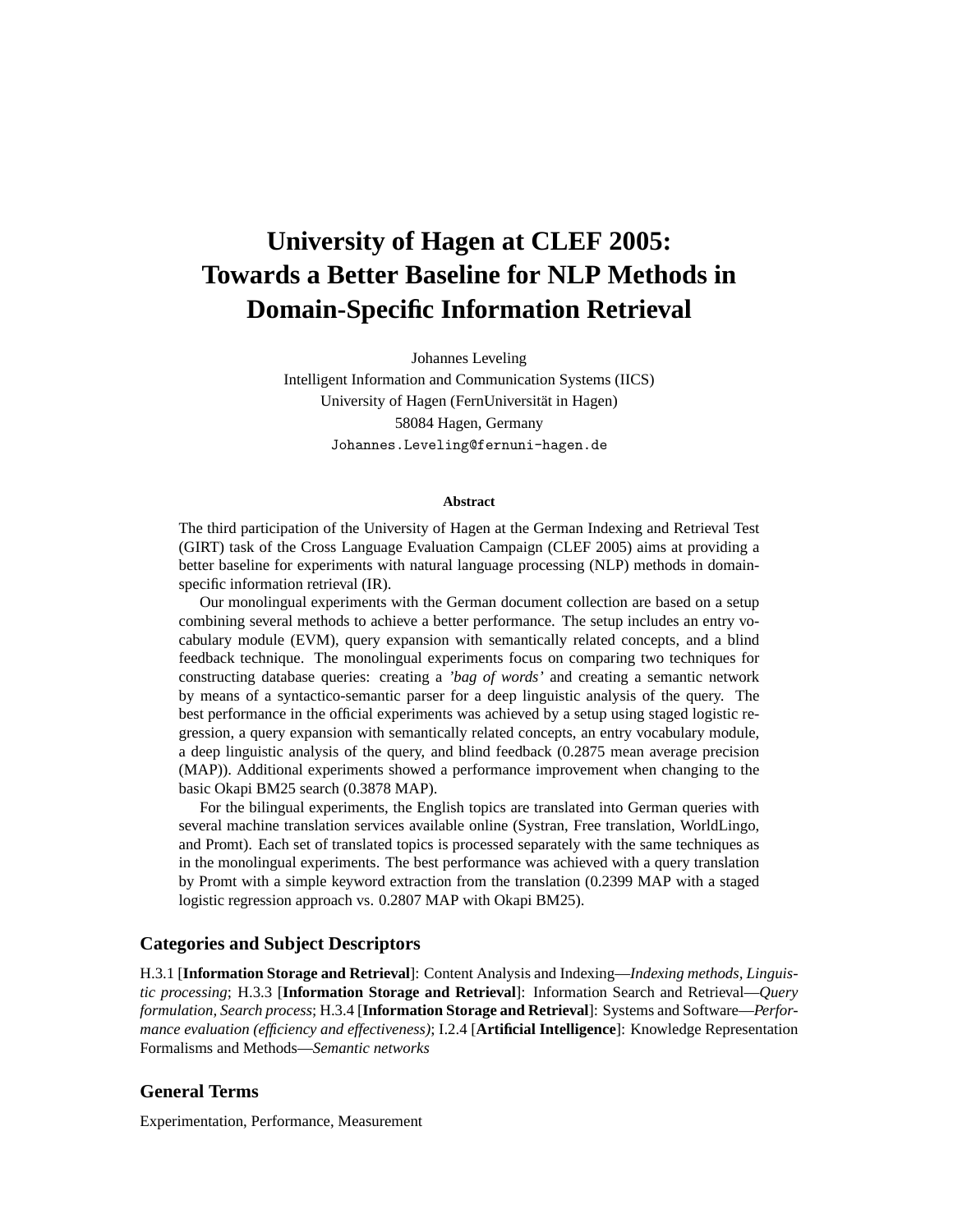### **Keywords**

Natural language processing for information retrieval, Deep linguistic analysis, Keyword extraction

# **1 Introduction**

This paper presents the work for the third participation of the University of Hagen in the domain-specific GIRT task in the evaluation campaign of the Cross Language Evaluation Forum (CLEF). Natural language processing (NLP) as described in the following subsections is part of query processing for the NLI-Z39.50 $^1$  $^1$ [\(Leveling and Helbig,](#page-7-0) [2002\)](#page-7-0), a natural language interface for databases supporting the Internet protocol Z39.50 [\(ISO,](#page-7-1) [1998\)](#page-7-1). A major part of our experimental infrastructure was developed for and is applied in this NLP system.

In CLEF 2003, retrieval strategies based on generating query variants for a single natural language (NL) topic were compared [\(Leveling,](#page-7-2) [2004\)](#page-7-2). The best experiment of the University of Hagen in the domainspecific task in 2003 with respect to mean average precision (MAP) used multiple variants of a query, a query expansion with semantically related concepts, and a database index containing word forms (0.2064 MAP for a run using both topic title and description).

In CLEF 2004, the focus of our experiments was on investigating differences in indexing methods, such as indexing unprocessed word forms, indexing concepts, and indexing semantic networks [\(Leveling and](#page-7-3) [Hartrumpf,](#page-7-3) [2005\)](#page-7-3). The best experiment of the University of Hagen in the domain-specific task in 2004 with respect to mean average precision used a single query, query expansion with semantically related concepts, and a database index containing word forms (0.2482 MAP for a monolingual German run using both topic title and description).

For the monolingual experiments in CLEF 2005 two main objectives are pursued:

- 1. To establish a better baseline for a comparison between NLP methods and traditional approaches in IR and to achieve a better overall performance. To complete this goal, some methods from the experimental setup of the UC Berkeley in previous years were adapted.
- 2. To compare two techniques for creating database queries from the natural language topics: a) extracting keywords (*'bag of words'*) and b) applying a deep linguistic analysis by means of a syntacticosemantic parser before creating a database query.

For the bilingual experiments with the GIRT collection, the English query topics are translated into German by means of several free machine translation services that are available over the Internet. The translations obtained from each machine translation service are processed in separate experiments, employing the query processing techniques for monolingual experiments described above.

### **1.1 Towards a Better Baseline**

To state and investigate a hypothesis such as "The use of semantic networks (or NLP in general) – including methods such as expanding queries with semantically related concepts – improves performance in IR." an acceptable experimental baseline has to be established.

The experimental setup used by the University of Hagen in previous participations at CLEF did not provide a performance higher than other state-of-the-art systems. It served mainly as a basis for comparing different strategies on the same system (intra-system comparison) and did not typically aim at an overall superior performance (inter-system comparison).

To obtain a better baseline for our experiments, several methods of the experiments of the UC Berkeley for CLEF were added to our experimental setup to improve retrieval performance, including a so-called entry vocabulary module. In total, our setup now includes the following options:

<span id="page-1-0"></span> $1$ The NLI-Z39.50 is being developed as part of the project "Natürlichsprachliches Interface für die internationale Standardschnittstelle Z39.50" and funded by the DFG (Deutsche Forschungsgemeinschaft) within the support program for libraries "Modernisierung und Rationalisierung in wissenschaftlichen Bibliotheken".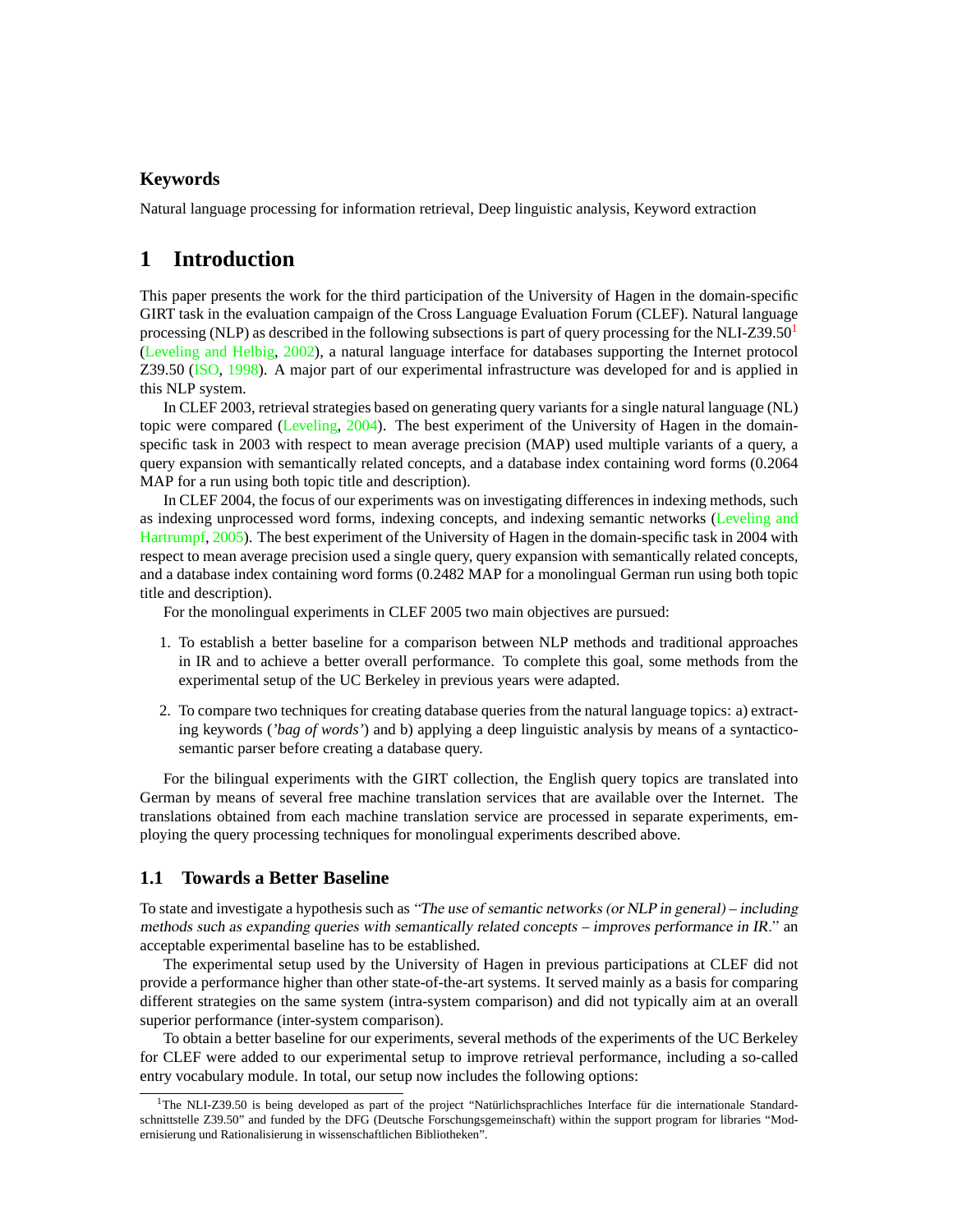- LA: extracting keywords (*'bag of words'*) or applying a deep linguistic analysis, i.e. employing NLP methods to produce a semantic network representation (described in [\(Leveling,](#page-7-2) [2004;](#page-7-2) [Leveling and](#page-7-3) [Hartrumpf,](#page-7-3) [2005\)](#page-7-3)).
- EVM: employing an entry vocabulary module. An entry vocabulary module provides a mapping of words from a possibly uncontrolled vocabulary to a controlled vocabulary, based on likelihoods of co-occurrence [\(Gey and Chen,](#page-6-0) [1997;](#page-6-0) [Gey et al.,](#page-6-1) [2001b,](#page-6-1)[a\)](#page-6-2). As suggested in [\(Petras,](#page-7-4) [2005\)](#page-7-4), the top five ranked terms from the EVM are added to the database query, down weighted by half of the default weight for our experimental runs.
- BF: using blind feedback. The top-*N* controlled terms from the top-*M* ranked documents are extracted for a query reformulation [\(Petras et al.,](#page-7-5) [2004;](#page-7-5) [Petras,](#page-7-4) [2005\)](#page-7-4). As suggested in [\(Petras et al.,](#page-7-5) [2004\)](#page-7-5), thirty terms from the top twenty documents are extracted and down weighted by half of default weight in our experiments  $(N = 30, M = 20)$ .
- QEX: adding semantically related concepts to the query. The query expansion stage is based on adding semantically related concepts (word senses) to a query, including synonyms, hyponyms, meronyms. This approach was described in [\(Leveling,](#page-7-2) [2004\)](#page-7-2).

In addition, our database setup consists of:

- The Cheshire II database [\(Larson and McDonough,](#page-7-6) [1997;](#page-7-6) [Larson et al.,](#page-7-7) [1996\)](#page-7-7), which supports Boolean searches, probabilistic weighting with staged logistic regression [\(Cooper et al.,](#page-6-3) [1992,](#page-6-3) [1994\)](#page-6-4), which is used in the UC Berkeley setup as a default, and basic Okapi BM25 [\(Robertson et al.,](#page-7-8) [1994\)](#page-7-8) (opposed to the Zebra database used in our earlier experiments; Zebra supports Boolean searches and the standard *tf-idf* weighting as a default).
- A document representation which results from applying
	- **–** the WOCADI parser (WOrd ClAss based DIsambiguating parser) to obtain results for the morpho-lexical analysis for the title and abstract (opposed to indexing unprocessed word forms as in our experiments for CLEF 2003),
	- **–** a stopword list of a few hundred word forms (opposed to indexing all word forms, concepts, or semantic networks as in our experiments for CLEF 2004),
	- **–** a German stemmer, which was originally implemented in Snowball[2](#page-2-0) (opposed to indexing word forms or lemmata), and
	- **–** a linguistically motivated (lexicon-based) decomposition of German noun compounds.

### **1.2 Techniques for Query Processing**

Two techniques for query processing are compared. The first technique corresponds to extracting keywords from the topic title and topic description to create a database query. The query string is tokenized and word forms are extracted. Some normalization steps such as stopword removal and stemming are employed to produce a database query in the Database Independent Query Representation (DIQR, see [\(Leveling,](#page-7-2) [2004\)](#page-7-2)). This roughly corresponds to the traditional approach of *'processing'* natural language queries in information retrieval (*'bag of words'*).

The second query processing technique employs NLP methods to create a database query. A syntactico-semantic parser, WOCADI [\(Hartrumpf,](#page-6-5) [2003\)](#page-6-5), produces a semantic network representation of the query according to the MultiNet paradigm [\(Helbig,](#page-6-6) [2001,](#page-6-6) [2005\)](#page-7-9) which is then transformed into a DIOR by means of a rule-based transformation engine consisting of a Rete compiler and a Rete interpreter (the implementation is described in more detail in [\(Leveling and Helbig,](#page-7-0) [2002\)](#page-7-0)).

<span id="page-2-0"></span>For both techniques, the DIQR is mapped to a query in a formal language the database management software supports (such as a query for the Z39.50 protocol) which is then submitted to the target database.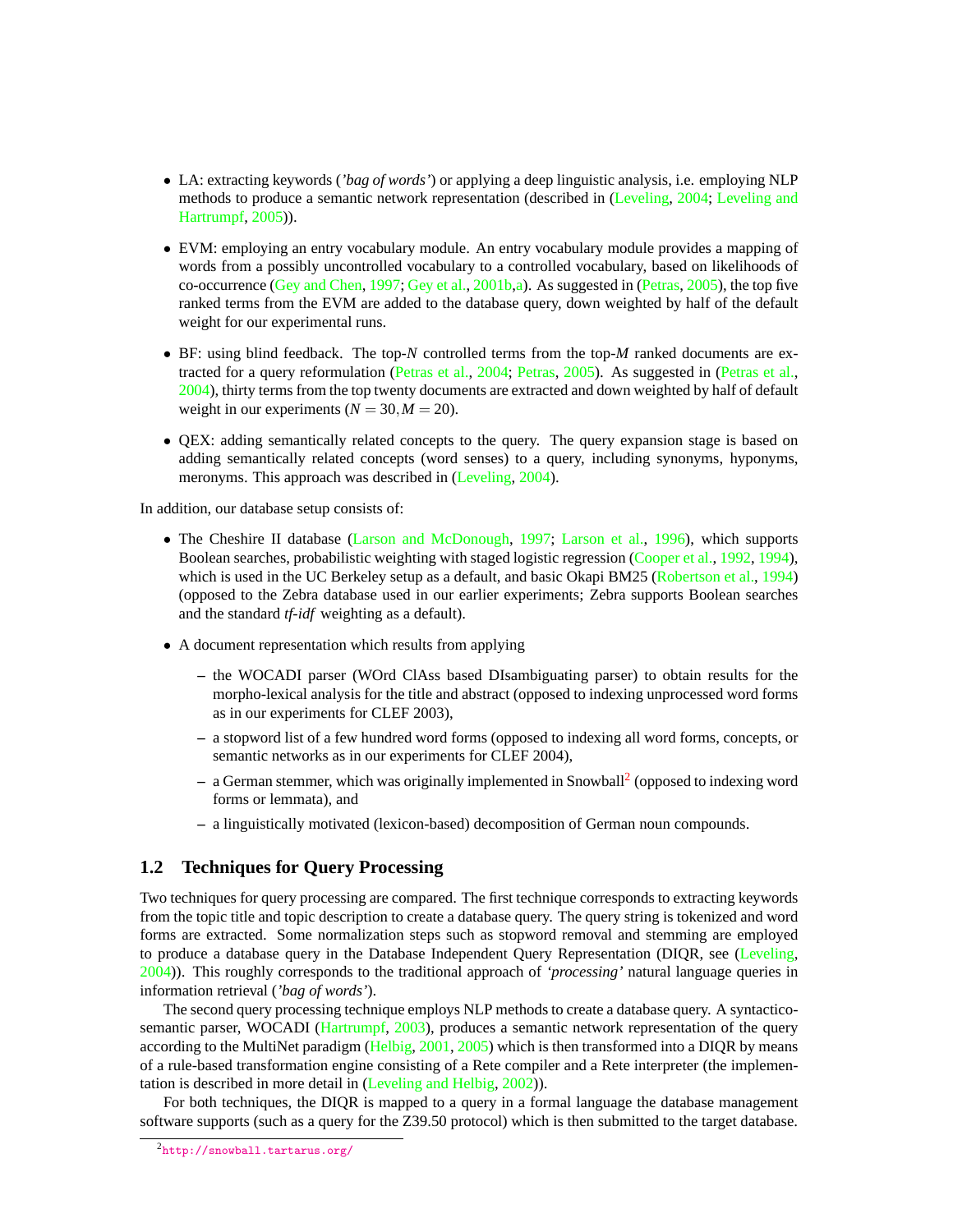<span id="page-3-0"></span>Table 1: Overview of parameter settings and results for official and additional monolingual GIRT experiments with the German document collection. The results displayed are the mean average precision (MAP), the number of relevant and retrieved documents (rel\_ret), and the total number of retrieved documents for 25 topics. Results of the official runs are set in italics.

| Run Identifier | Parameters |     |     |     |            | Staged logistic regression |          | Okapi BM25 |         |          |
|----------------|------------|-----|-----|-----|------------|----------------------------|----------|------------|---------|----------|
|                | <b>OEX</b> | EVM | LA  | BF  | <b>MAP</b> | rel_ret                    | $#$ docs | <b>MAP</b> | rel ret | $#$ docs |
| FUHggnnn       | no         | no  | no  | no  | 0.2825     | 1715                       | 23782    | 0.3522     | 1939    | 23782    |
| FUHggnnl       | no         | no  | yes | no  | 0.2972     | 1776                       | 24724    | 0.3478     | 1914    | 24724    |
| FUHggynn       | yes        | no  | no  | no  | 0.2859     | 1849                       | 25000    | 0.3188     | 1972    | 25000    |
| FUHggynl       | yes        | no  | yes | no  | 0.2477     | 1818                       | 25000    | 0.2808     | 1988    | 25000    |
| FUHggnyn       | no         | yes | no  | no  | 0.2540     | 1596                       | 24058    | 0.3168     | 1867    | 24058    |
| FUHggnyl       | no         | yes | yes | no  | 0.2728     | 1679                       | 24724    | 0.3043     | 1864    | 24724    |
| FUHggyyn       | yes        | yes | no  | no  | 0.3017     | 1882                       | 25000    | 0.3587     | 2093    | 25000    |
| FUHggyyl       | yes        | yes | yes | no  | 0.2876     | 1898                       | 25000    | 0.3543     | 2099    | 25000    |
| FUHggyydbf     | yes        | yes | no  | yes | 0.3031     | 1882                       | 25000    | 0.3701     | 2141    | 25000    |
| FUHggyylbf     | yes        | yes | yes | yes | 0.3017     | 1923                       | 25000    | 0.3878     | 2207    | 25000    |

# <span id="page-3-1"></span>**2 Monolingual GIRT Experiments (German – German)**

### **2.1 Experimental Setup and Results**

For the GIRT task in 2005, several experimental runs for the monolingual GIRT task were submitted. The experiments vary in the following parameter settings: using a query expansion with semantically related terms (QEX=yes/no), using an entry vocabulary module (EVM=yes/no), constructing a query from the semantic network after a linguistic analysis or using a traditional keyword extraction (LA=yes/no), and using blind feedback (BF=yes/no). Table [1](#page-3-0) gives an overview of the monolingual experiments performed for the German document collection with their results.

## **2.2 Discussion of Results**

The best monolingual GIRT experiment used a query expansion with semantically related concepts, an entry vocabulary module, and blind feedback. The performance of the best official experiment with respect to mean average precision (0.3031 MAP for run FUHggyydbf) is better in comparison to our experiments in CLEF 2003 (0.2064 MAP) and CLEF 2004 (0.2482 MAP). Additional experiments were conducted using the state-of-the-art weighting approach, Okapi BM25, which yield a significantly better performance (0.3878 MAP for run FUHggyylbf).

The effect of any single query processing method (corresponding to a single parameter) is still inconclusive, but the combination of all processing methods with a deep linguistic analysis of the query yields the best performance with respect to the number of relevant and retrieved documents and mean average precision (FUHggyylbf).

Several differences between our setup and the experimental setup of the UC Berkeley still remain and may account for a difference in performance.

• Morphological processing:

In the setup of the UC Berkeley, the stemmer is applied to word forms. In our setup, stemming is applied after lemmatizing. The WOCADI parser returns morpho-lexical results for the sentences, including the lemmata (complex named entities and multi-word lexemes are not identified in the morpho-lexical analysis at the moment). The input data for the German stemmer consists of these lemmata from the morpho-lexical analysis of a sentence, i.e. the stemming process starts with normalized word forms. Plural forms of nouns, participles, past forms of verbs and verb with a separable prefix are already normalized.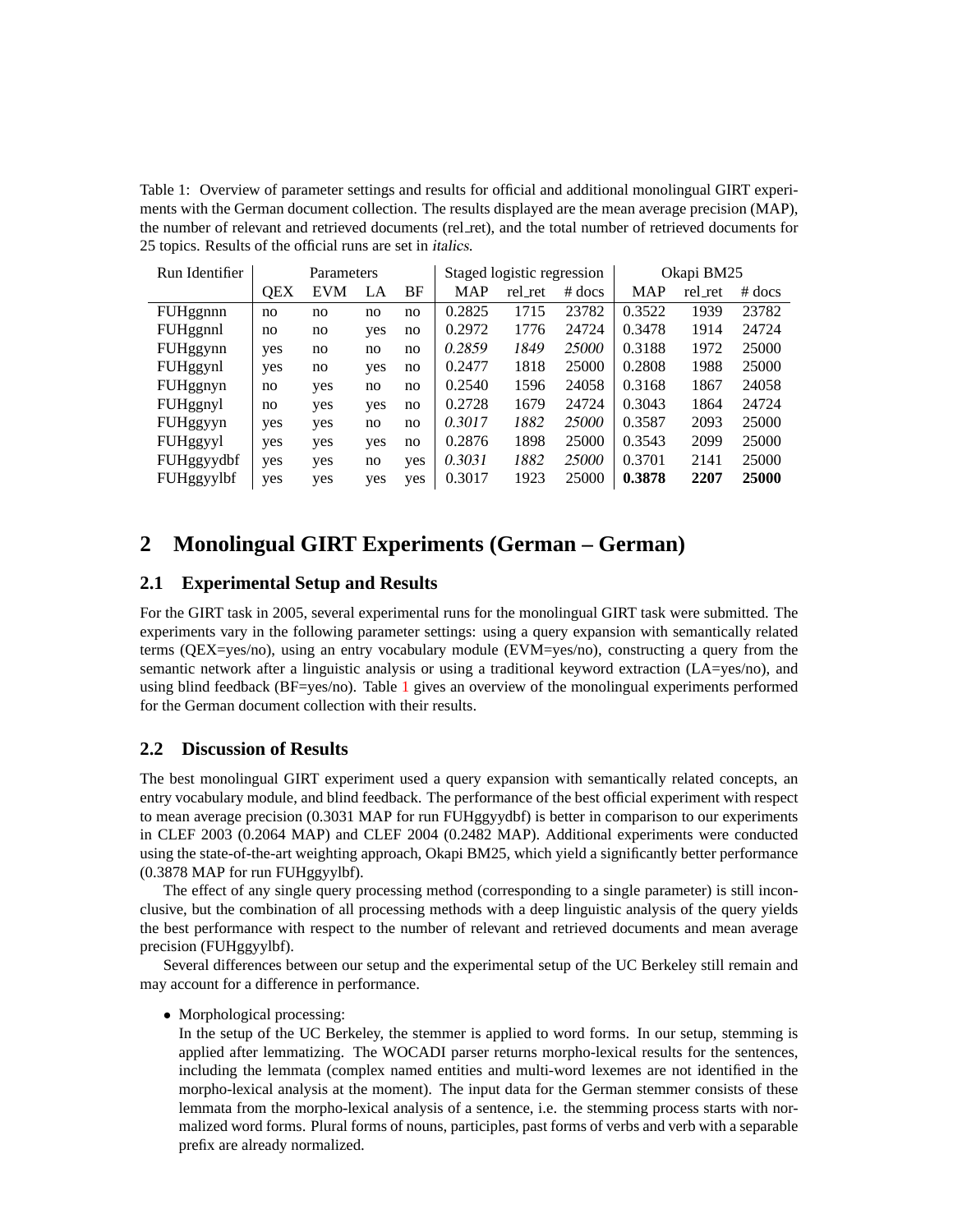• Database Index:

In the setup of the UC Berkeley, only the constituents of German compounds are used as index terms. In our setup, compounds are indexed together with their constituents (because of a later query expansion with semantically related compounds). In addition, our database index contains stemmed word forms from the title and the abstract fields of the documents only; a database index containing subject terms as well was not created.

• Phrases:

In our setup, a simple frequency-based phrase recognition for the EVM is employed which identifies adjective-noun sequences (English noun phrases often correspond to compounds in German).

• Compounds:

In the UC Berkeley setup, decompounding of compounds is based on a statistical approach [\(Chen,](#page-6-7) [2002\)](#page-6-7). In our setup, decompounding is lexicon-based and includes a solution of the so called Fugen-problem (omitting, inserting, or substituting letters in or between constituents for a German compound, as an omitted *'e'* in *'Schulsprecher'* – *'Schule'* + *'Sprecher'*), an additional *'s'* (*'Verfahrensfehler'* – *'Verfahren'* + *'Fehler'*), or an Umlaut in the plural form (*'Gansefleisch' ¨* – *'Gans'* + *'Fleisch'*).[3](#page-4-0) Compounds which should not be split into their constituents are entered into the computational lexicon to block decompounding (e.g., *'Frauenzimmer'*/*'dame'* does not have regular semantic relations to its constituents and is represented as a concept).

• Entry Vocabulary Module:

In our setup, the EVM uses a co-occurrence between title words and subject terms only and does not include words from the abstract.

These differences can account for a significantly lower performance of our experiments. For example, we conducted tests which showed a different performance for indexing lemmata and indexing stemmed word forms. Experiments on the index with stemmed word forms resulted in a significantly better performance because the stemmed forms conflate adjectives and nouns into the same form (e.g. *'wirtschaftlich'*/*'economical'* and *'Wirtschaft'*/*'economy'* are conflated into *'wirtschaft'*/*'economi'*). For a database index with lemmata, only inflectional endings are removed and e.g. *'wirtschaftlich'* and *'wirtschaft'* remain different index terms. While treating different concepts differently remains one of our objectives for a high precision information search, our background knowledge which semantically links the correct senses of *'Wirtschaft'* and *'wirtschaftlich'* is neither robust (i.e., it relies on correct word sense disambiguation) nor lexically complete, i.e. the linking between corresponding concepts (derivational links) in our computational lexicon is not complete, yet.

# **3 Bilingual GIRT Experiments (English – German)**

In CLEF 2004, the bilingual experiments of the University of Hagen were based on a method which combines a concept translation using linguistic resources (such as GermaNet and EuroWordNet) with a word translation using translation lists to obtain a ranked list of translation alternatives. This method was employed to translate German concepts in the DIQR into English to create a database query. For CLEF 2005, English query topics are submitted to freely available machine translation services for a translation into German queries.

### **3.1 Experimental Setup and Results**

Our second participation in the bilingual GIRT task (matching English topics against the German data) is based on various machine translation services for a translation. For the bilingual retrieval experiments

<span id="page-4-0"></span><sup>&</sup>lt;sup>3</sup>A *'Fuge'* does not correspond to a morphological suffix and can not be treated by a suffix elimination process (stemming).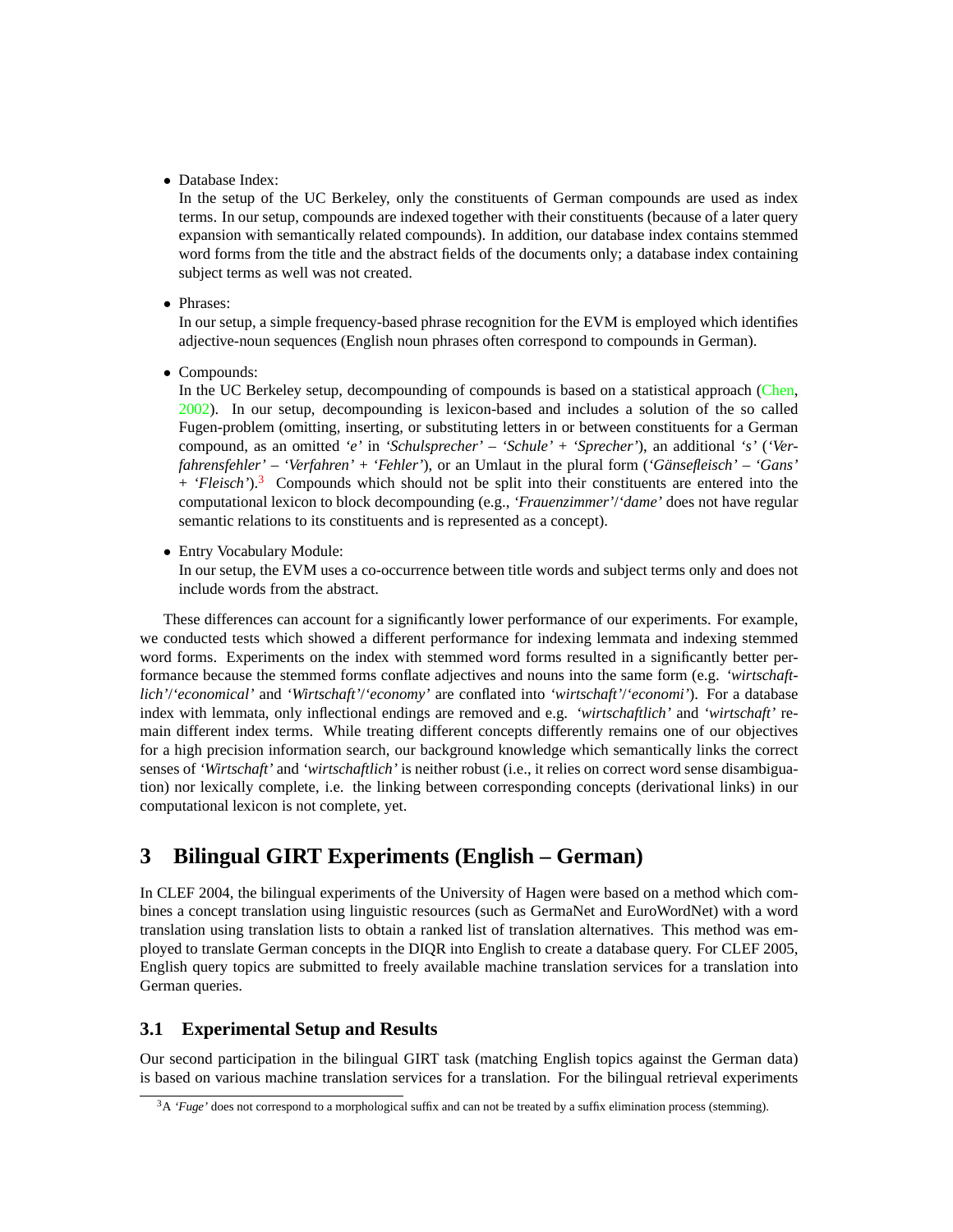<span id="page-5-4"></span>Table 2: Overview of parameter settings and results for bilingual GIRT experiments with English queries and the German document collection. The results displayed are the mean average precision (MAP) and the number of relevant and retrieved documents (rel\_ret). For each run, 25 000 documents were retrieved. Results of the official runs are set in italics.

| Run Identifier   | Parameters       |     |            |     |    | Staged logistic regression |         | Okapi BM25 |         |
|------------------|------------------|-----|------------|-----|----|----------------------------|---------|------------|---------|
|                  | Translation      | OEX | <b>EVM</b> | LA  | BF | <b>MAP</b>                 | rel_ret | <b>MAP</b> | rel_ret |
| FUHegfyyn        | Free translation | ves | ves        | no  | no | 0.2392                     | 1518    | 0.2639     | 1762    |
| FUHegsyyn        | Systran          | yes | ves        | no  | no | 0.2261                     | 1584    | 0.2639     | 1762    |
| <b>FUHegwyyn</b> | WorldLingo       | yes | yes        | no  | no | 0.2248                     | 1580    | 0.2639     | 1762    |
| <b>FUHegpyyn</b> | Promt            | yes | ves        | no  | no | 0.2399                     | 1567    | 0.2807     | 1767    |
| <b>FUHegpyyl</b> | Promt            | yes | yes        | ves | no | 0.2111                     | 1518    | 0.2447     | 1733    |

(English – German) with the GIRT document collection, four machine translation services translate the English topics into German queries: Free translation<sup>[4](#page-5-0)</sup>, Systran<sup>[5](#page-5-1)</sup>, and WorldLingo<sup>[6](#page-5-2)</sup>, and Promt<sup>[7](#page-5-3)</sup>.

For the official runs, keywords are extracted from the translated queries: the query is tokenized, stopwords are removed, and a stemmer is applied. The remaining stemmed words are employed to create a simple DIQR, which is processed accordingly. For a fifth experiment, the topics are translated by the Promt translator, analyzed by WOCADI to produce a semantic network representation, and transformed into a DIQR with the Rete-based transformation. The DIQR queries are then processed as described in Section [2.](#page-3-1) Table [2](#page-5-4) gives an overview of the bilingual experiments with English topics on the German document collection together with their results.

#### **3.2 Discussion of Results**

The WOCADI parser may serve as an indicator for the quality of the translated queries. WOCADI performs many morpho-syntactical and semantical tests while trying to produce a semantic network representation for a query topic. If some of these tests (such as agreement between subject and verb, selectional restrictions for the complement of an action (verb), etc.) fail or if the translation contains other errors, a partial semantic network is returned. For severe errors in the translations, no network is returned at all.

WOCADI reported no problems in parsing the original German topics. Parse results for the translated German queries showed that many of the 200 translations (25 topics, four different machine translations services, and translation of title and description) contained a syntactical or lexical error, so that WOCADI could not fully analyze these translations. For example, all services had problems translating the imperative forms of the verb *'find'*. (The exclamation mark to indicate the imperative is missing in all topics and the original queries were not modified by us.)

Due to these test results, we judge the quality of online translations so poor that the results from translating English topics into German can not be processed successfully with a deep linguistic analysis. Thus, the effect of trying to parse a grammatically incorrect translation (a partial semantic network or no semantic network is returned by WOCADI) is not present in a simple keyword extraction from a shallow analysis (the morpho-lexical stage in the WOCADI parser). All potential advantages of a deep linguistic processing are then unavailable (FUHegpyyn vs. FUHegpyyl). A performance increase was observed for all experiments using Okapi BM25.

<span id="page-5-0"></span><sup>4</sup><http://www.freetranslation.com/>

<span id="page-5-1"></span><sup>5</sup><http://www.systransoft.com/>

<span id="page-5-2"></span><sup>6</sup><http://www.worldlingo.com/>

<span id="page-5-3"></span><sup>7</sup><http://www.e-promt.com/en/>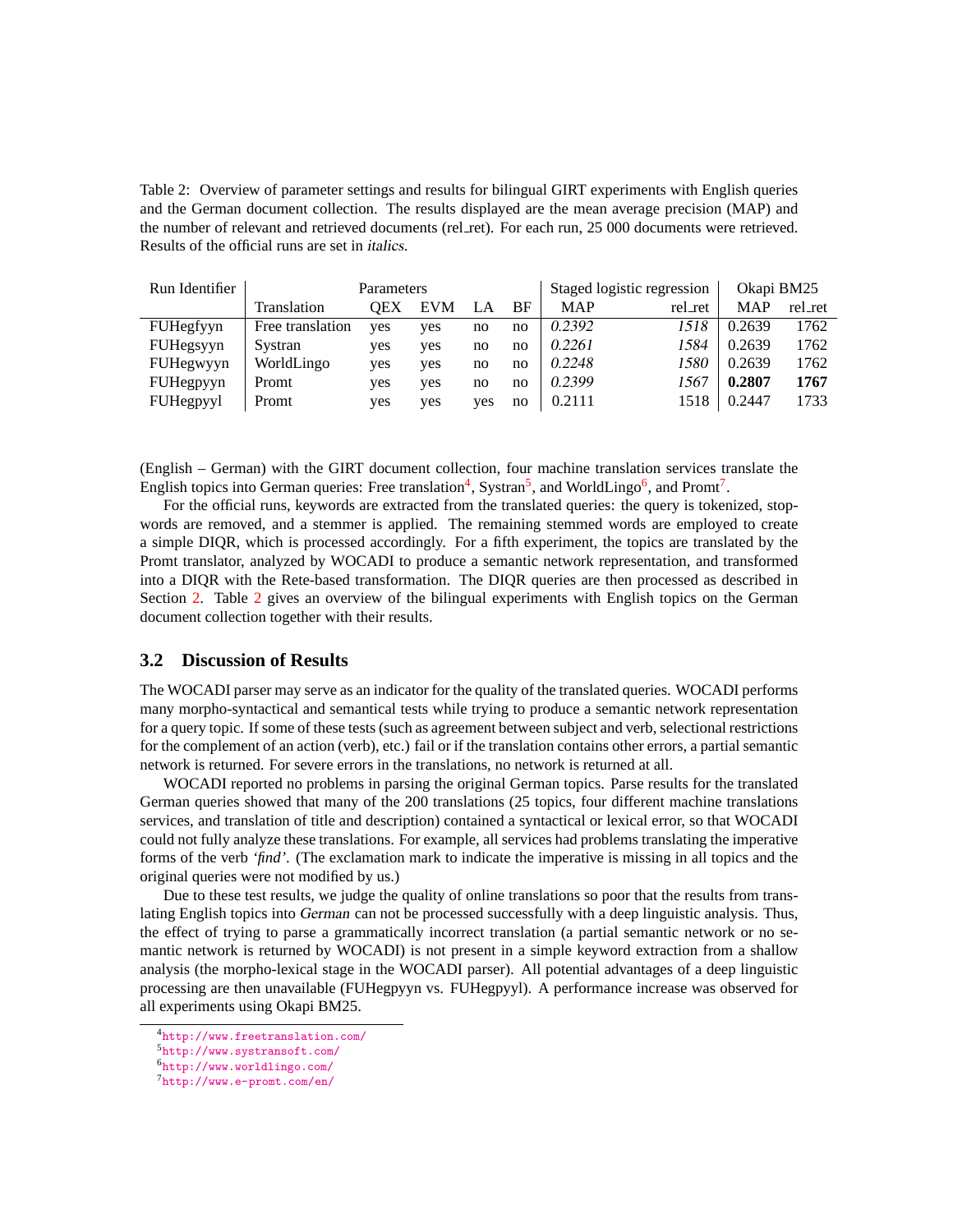## **4 Conclusion**

In comparison with the results for the monolingual GIRT task in 2003 and 2004, performance with respect to the MAP for the best official experiment has improved considerably (0.2064 MAP in 2003, 0.2482 in 2004 vs. 0.3031 in 2005). Additional experiments involved changing the ranking scheme to Okapi BM25, which increased the number of relevant and retrieved documents and the mean average precision significantly (0.3878 MAP). As indicated by the better performance, the setup for the additional experiments provides a much better baseline for experiments with NLP methods in IR.

The method for constructing a database query using the transformation of the semantic network representation into a database query yields a higher performance than extracting keywords in combination with all other methods applied in these experiments. Results are still inconclusive in which cases NLP methods provide a better performance and even seem to depend on the ranking scheme employed.

The machine translation services tested did not produce high-quality translations. At the moment, using a robust keyword extraction yields better performance than a subsequent try to semantically analyze malformed *'translations'*.

The experimental setup of the University of Hagen and of the UC Berkeley still differ much, despite using methods which are comparable, similar or even the same with respect to some experimental parameters for the monolingual experiments. Further research is required and should properly identify the differences in these parameters and their influence on the overall retrieval performance.

# **References**

- <span id="page-6-7"></span>Chen, Aitao (2002). Multilingual information retrieval using English and Chinese queries. In *Evaluation of Cross-Language Information Retrieval Systems, Second Workshop of the Cross-Language Evaluation Forum, CLEF 2001* (edited by Peters, C.; M. Braschler; J. Gonzalo; and M. Kluck), volume 2406 of *Lecture Notes in Computer Science (LNCS)*, pp. 44–58. Berlin: Springer.
- <span id="page-6-4"></span>Cooper, William S.; Fredric C. Gey; and Aitoa Chen (1994). Probabilistic retrieval in the TIPSTER collections: An application of staged logistic regression. In *Proceedings of the Second Text REtrieval Conference (TREC-2)* (edited by Harman, D.), pp. 57–66. National Institute of Standards and Technology (NIST), Special Publication 500-215.
- <span id="page-6-3"></span>Cooper, William S.; Fredric C. Gey; and Daniel P. Dabney (1992). Probabilistic retrieval based on staged logistic regression. In *SIGIR '92: Proceedings of the 15th Annual International ACM SIGIR Conference on Research and Development in Information Retrieval*, pp. 198–210. New York, NY, USA: ACM Press.
- <span id="page-6-2"></span>Gey, Fredric C.; Michael Buckland; Aitao Chen; and Ray R. Larson (2001a). Entry vocabulary – a technology to enhance digital search. In *Proceedings of the First International Conference on Human Language Technology*. San Diego.
- <span id="page-6-0"></span>Gey, Fredric C. and Aitao Chen (1997). Phrase discovery for English and cross-language retrieval at TREC 6. In *Proceedings of the Sixth Text REtrieval Conference (TREC-6)* (edited by Voorhees, E. M. and D. Harman), pp. 637–647. National Institute of Standards and Technology (NIST), Special Publication 500-240.
- <span id="page-6-1"></span>Gey, Fredric C.; Hailing Jiang; Vivien Petras; and Aitao Chen (2001b). Cross-language retrieval for the CLEF collections – comparing multiple methods of retrieval. In *Cross-Language Information Retrieval and Evaluation: Workshop of Cross-Language Evaluation Forum, CLEF 2000* (edited by Peters, C.), volume 2069 of *Lecture Notes in Computer Science (LNCS)*, pp. 116–128. Berlin: Springer.
- <span id="page-6-5"></span>Hartrumpf, Sven (2003). *Hybrid Disambiguation in Natural Language Analysis*. Osnabrück, Germany: Der Andere Verlag. ISBN 3-89959-080-5.
- <span id="page-6-6"></span>Helbig, Hermann (2001). *Die semantische Struktur naturlicher Sprache: Wissensrepr ¨ asentation mit Multi- ¨ Net*. Berlin: Springer.